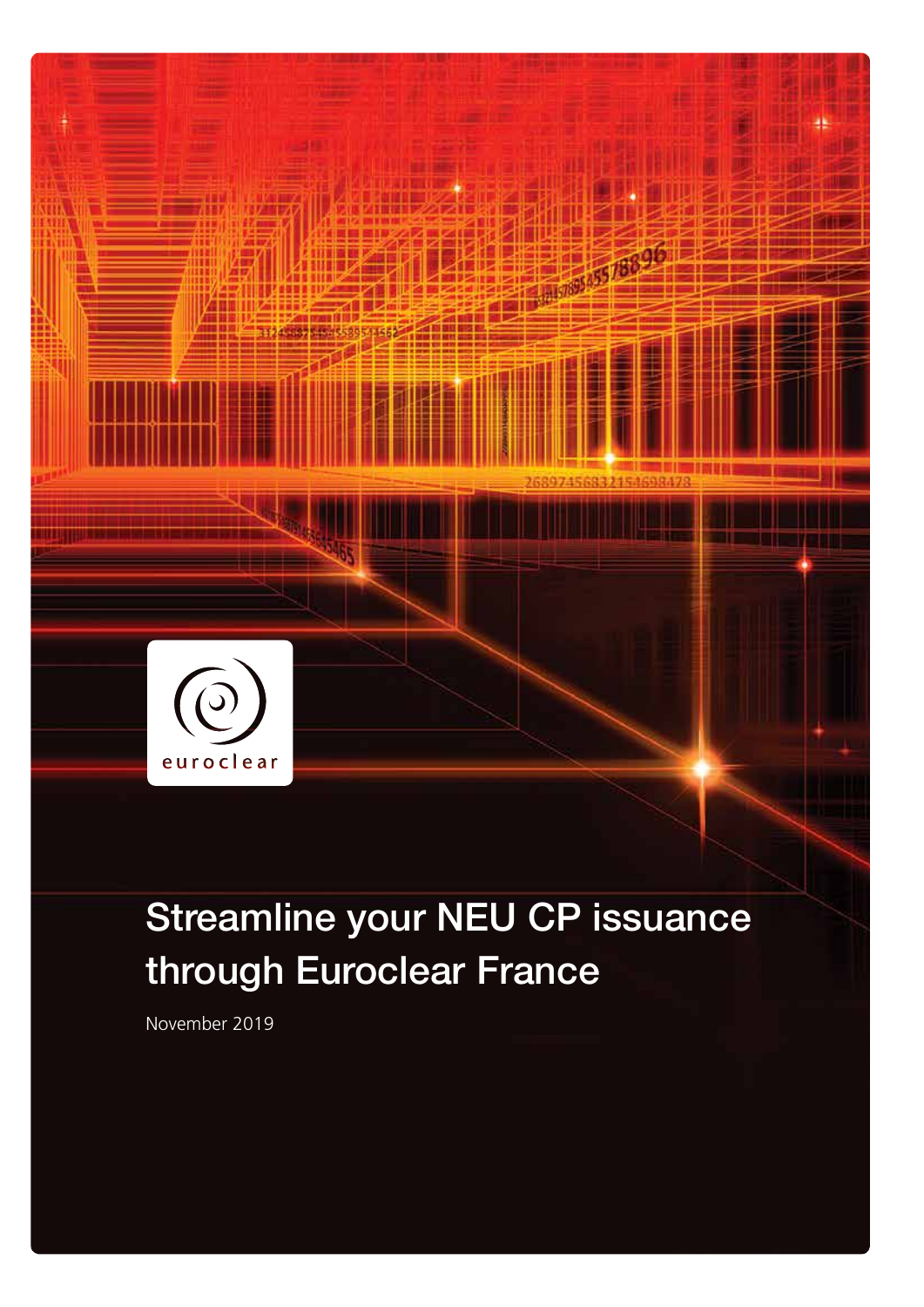### Introduction

With a value of more than €300 billion, the NEU CP market (including Negotiable European Commercial Paper and Negotiable European Medium Term Note) is the largest commercial paper market in the euro area, and with an unblemished 20 year track record, Euroclear France continues to set the standard for issuing both these instrument.

In 2016, within the framework of Place de Paris 2020, the legal and regulatory framework for issuing commercial paper and medium term notes in France underwent a period of transformation and modernisation.

The resulting NEU CP market is more accessible to issuers, domestic and international investors and is fully aligned with recognised international standards.

It allows issuers to tap into a diverse source of funding and provides investors with attractive investment opportunities in euro and other currencies.

Through Euroclear France, the French Central Securities Depository (CSD) connected to the ECB settlement platform, Target 2 Securities, you can manage the entire lifecycle of the NEU CP issuance, from codification to same-day settlement, in one click.

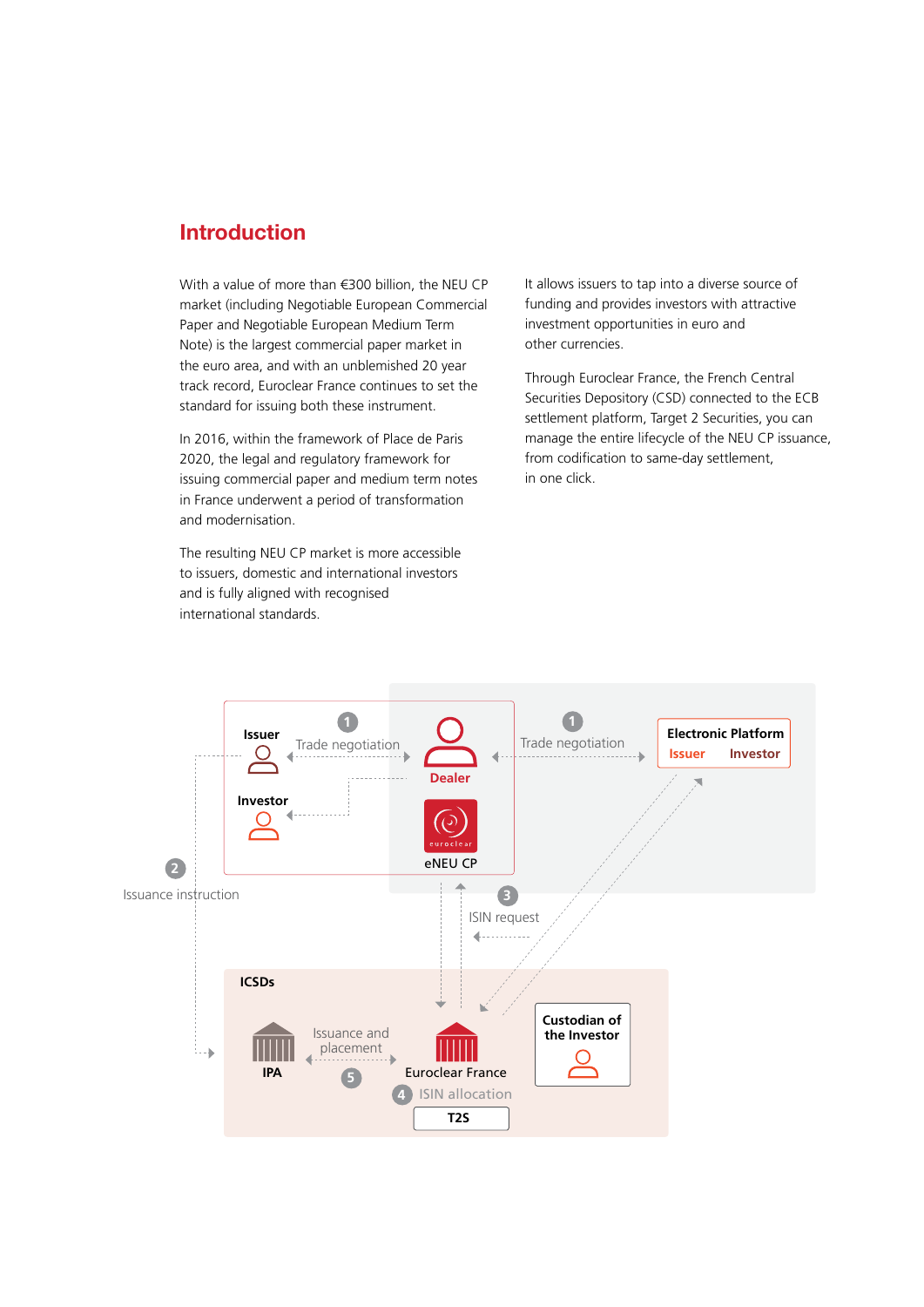## **The Euroclear France eNEU CP value proposition**



# **How the eNEU CP service benefits you**

#### Direct access to the place of liquidity for Neu CP and gateway to all domestic and international players

- Gain access to all the actors in the issuance chain
- Take advantage of same-day issuance in line with recognised international standards
- Issue in euro, in central bank money, and non-euro through Euroclear Bank

#### ISIN codes provided in real time to all players by Euroclear France, the National Numbering Agency

- Simple and efficient allocation of your ISIN code
- The possibility to reserve ISIN codes in advance
- Access to our full ISIN database via the Euroclear website

#### Become part of a comprehensive issuance ecosystem

- New issues can be placed in Euroclear France or any other T2S CSD or ICSD
- NEU CPs can be set up to meet Eurosystem eligibility requirements
- Real-time issued amount available for IPAs
- Your paying agent can create the issuance and deliver the securities to investors through a single instruction
- Pay coupon and redemption proceeds in euro and non-euro currencies
- Mobilise NEU CPs on the Collateral Highway, pledge to a National Central Bank or a CCP, support your €GCPlus activity or use them as collateral in repo transactions